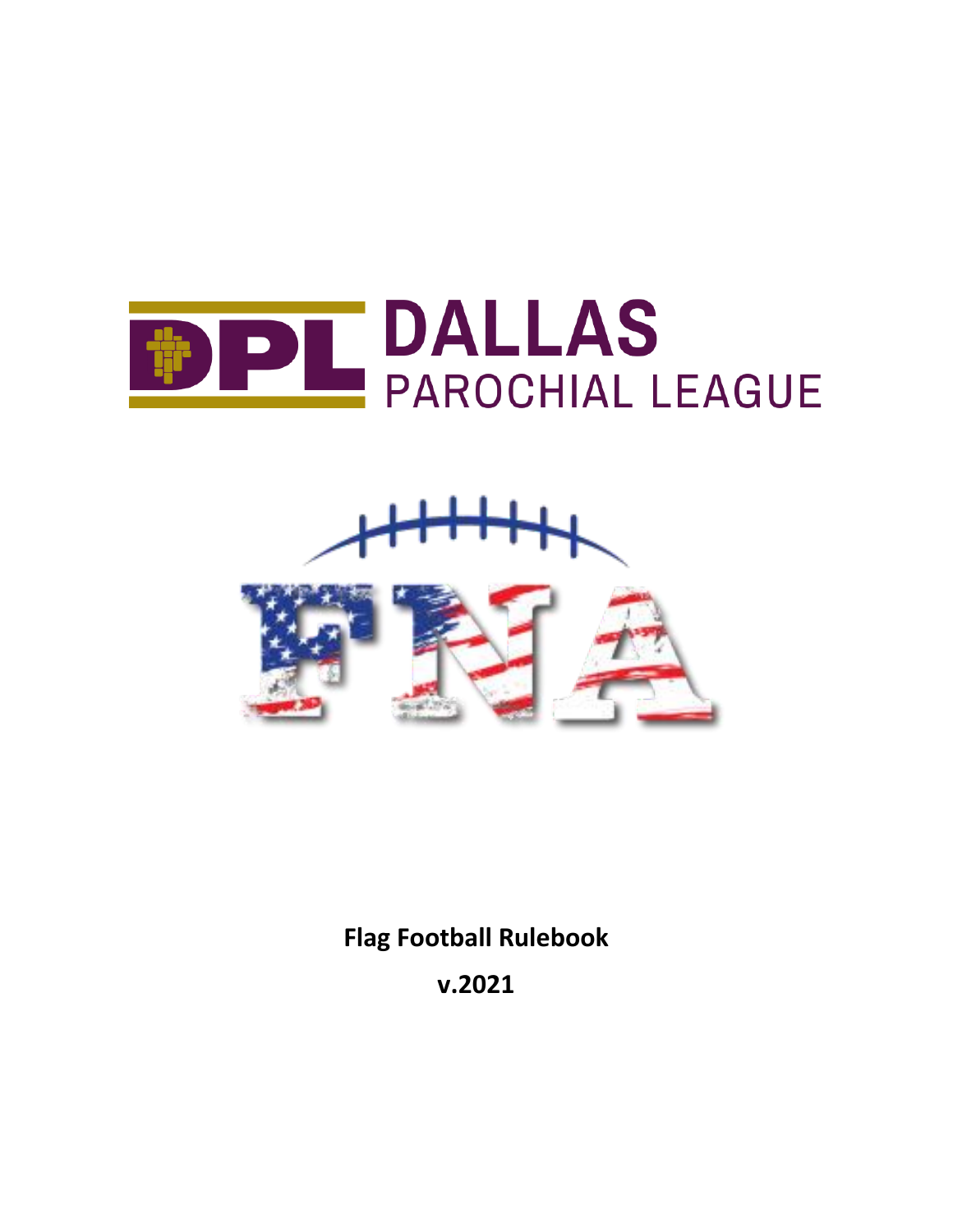Football 'N' America (FNA) is a 6-vs-6, high contact, youth flag football league for boys and girls from grades K-12. FNA is modified from traditional American Football, providing a safe, positive, and familyfriendly environment. Each game is filled with fun, fast-paced play while teaching the basic skills of America's game.

## **OVERVIEW**

There will be 2 officials on the field. The 10-yard blitz starting yard line will be set by the official who is not the referee. Referee will stand on the line of scrimmage or on one sideline.

The play field is defined as 70 yards in length (Goal Line to 50-yard line) using a 10-yard End Zone. The width of the field is from one sideline to the top of the hash toward the other sideline. Midfield is the 25-yard line. Shuttle cones should be used to make the Goal Line, midfield, the 5-yard line, the no passing zones 5 yards of midfield, and the sideline for the hashes.

# **GAME PLAY**

A coin toss at midfield determines first possession and direction.

The ball may be snapped between the legs or at the side of the player to start play.

Starting at their own 5-yard line, the offense takes possession and has 3 downs to cross midfield for a 1<sup>st</sup> down. To the extent you do not secure a first down you have two options:

- 1. Punt: Possession changes with the other team starting drive on their own 5-yard line; or
- 2. A team can opt to go for it on  $4<sup>th</sup>$  down. However, if they do not make a first down (or score),
	- the other team will take possession at the spot where the fourth down play ended.

Once a team crosses midfield, it has 4 downs to score a touchdown.

Interceptions may be returned for touchdowns or receive the distance returned when changing possession. Interceptions may not be returned for points on a P.A.T.

Teams change sides after halftime. Possession changes to the team who did not start with the ball in the first half.

Ball will always be spotted in the center of the field.

Blocking must be from a stationary position or stopping within 2 steps to get stationary. There should be no use of arms/hands/shoulders to block. Think if it has a stationary pick like in basketball.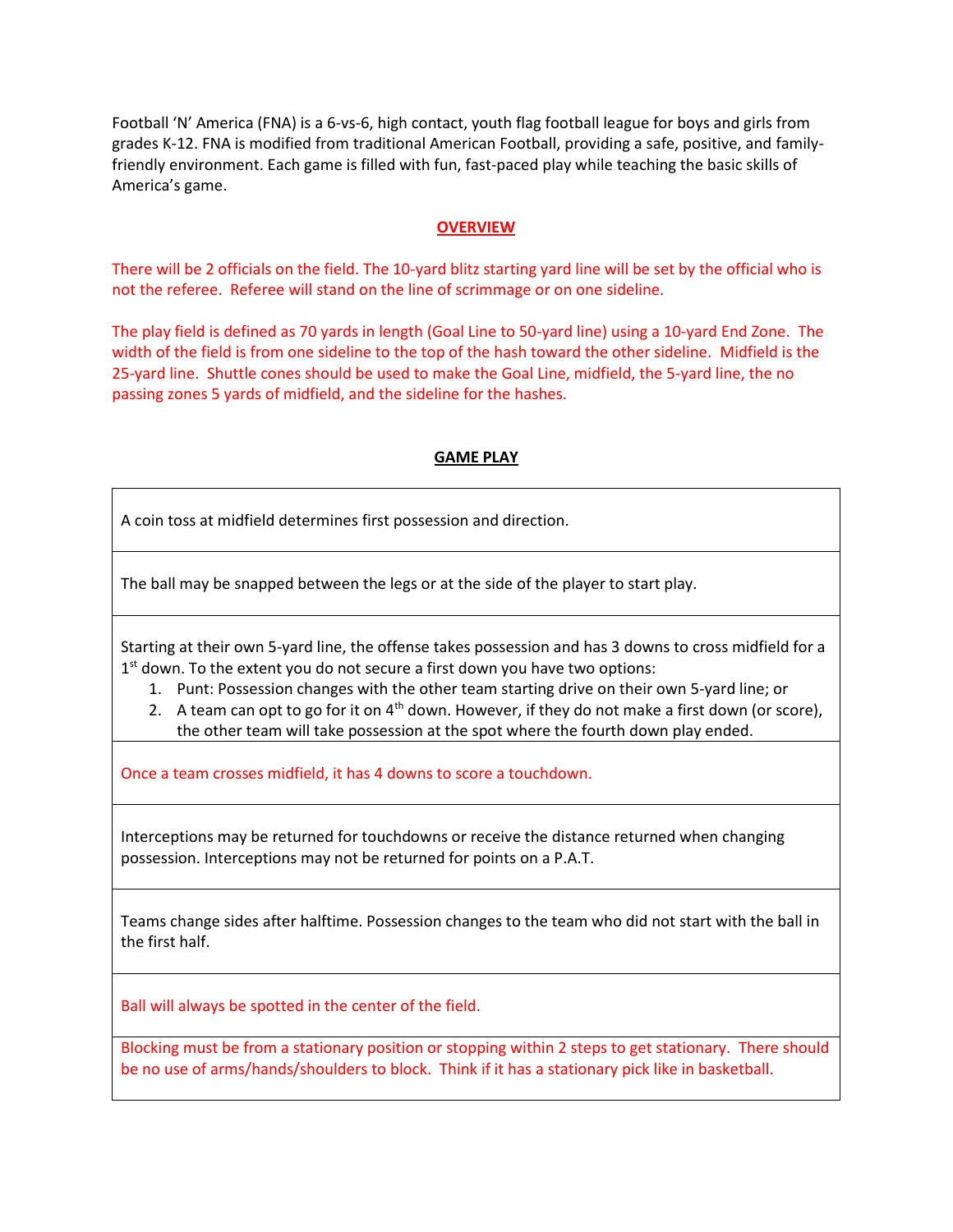# **ROSTERS**

Most teams consist of 8-10 players with 6 on the field. Teams must field a minimum of 4 players to play a recorded game. ONLY registered players are allowed to play for their own team. Any coach using a fillin player not from the team roster will forfeit the game in which they were used. If occurring during the playoffs, the team is immediately disqualified from post-season play.

# **COACHES**

| No coaches will be allowed on the field.<br>$\frac{1}{2}$ 5 <sup>th</sup> -8 <sup>th</sup> Grade |  |
|--------------------------------------------------------------------------------------------------|--|
|--------------------------------------------------------------------------------------------------|--|

# **TIMING**

Games are a total of 40 minutes, played with four 10-minute running quarters. There is a 1-minute break between quarters for water and substitution and a 5-minute break for halftime. Each team receives 2 timeouts per half which do not carry over to the 2nd half if unused. Each time the ball is spotted, an offense has 30 seconds to snap the ball. Teams may receive one warning before a delay of game penalty is enforced. If the score is within 8 points difference, the clock is stopped in the final 2 minutes of the 4th quarter. During this time the clock will stop for all incomplete passes; when a ball carrier steps out of bounds; during change of possession and penalties (unless declined).

# **SUBSTITUTIONS**

Please reference the substitutions examples detailing the rotations available to you for the first 3 quarters of each game for 8, 9 and 10 player teams. You are free to substitute at your discretion in the 4th quarter (and overtime) with most rotations.

# **SCORING**

| Touchdown                             | 6 Points |
|---------------------------------------|----------|
| Extra Point (5-yard line – pass ONLY) | 1 Point  |
| 2-Point Conversion (10-yard line)     | 2 Points |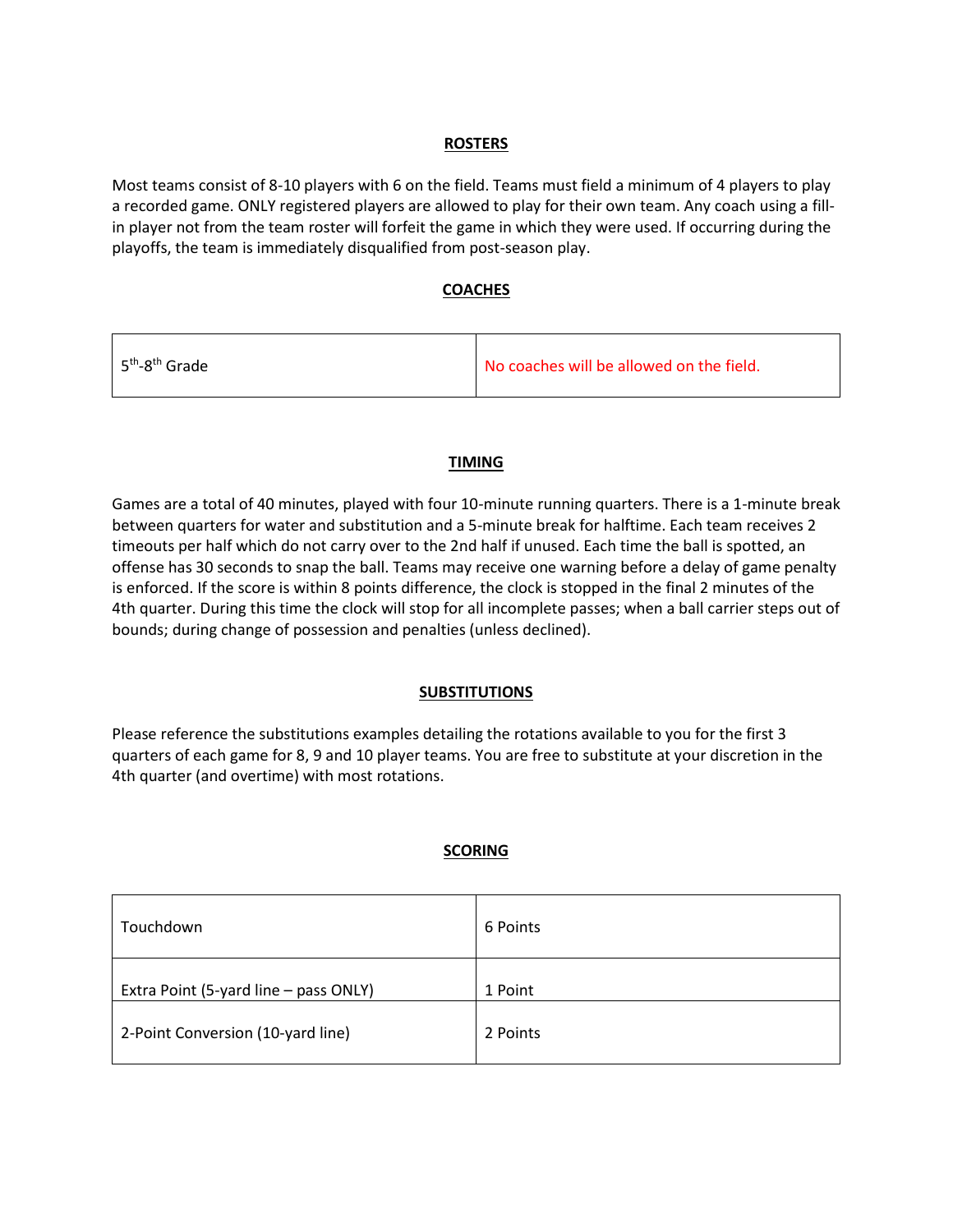## **OVERTIME**

If the score is tied at the end of 40 minutes, there will be NO overtime in regular season games. During the playoffs, overtime will be handled as follows:

A coin toss determines possession. First possession will alternate with each subsequent round that is needed.

Both offenses go in same direction throughout OT.

Each offense has 4 downs starting at the opponent's 10-yard line, with each offense going in the same direction during its possession. One complete overtime period is defined as each offense having had one opportunity to convert.

To the extent an offense converts their opportunity into a touchdown, they will then attempt an extra point. They may choose to go for either 1 or 2 points. Exception: If the first team does not score and the second team does, the game ends and there will be no extra point attempt.

Whichever team is leading (including any extra points) after each team's offense has had its opportunity, is the winner.

If both teams are tied after the first OT, each offense is given 3 downs starting at midfield (25 yardline), with both offenses again going in the same direction. If neither team is able to score, the team that gained the most yardage during their possession is the winner. The first team's yardage will be marked on the field by the referee.

If after two complete OTs the game remains tied, the process from the previous round repeats but with each team's possession starting from its own 10-yard line. This scenario repeats until a winner is determined.

If at any time during OT the ball is intercepted and returned for a touchdown, the game ends and there will be no extra point attempt.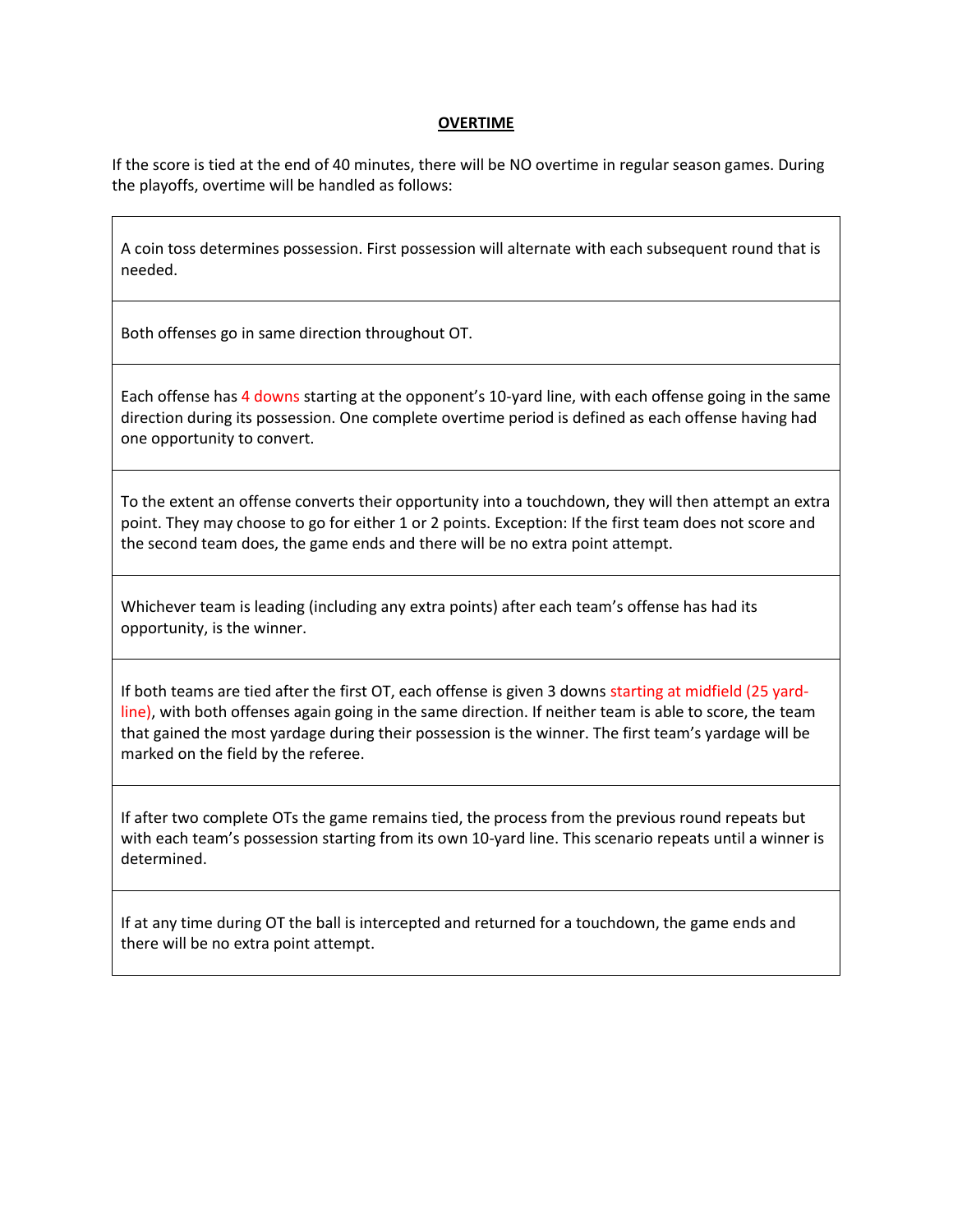# **PASSING**

Pre-Snap Alignment: No more than one player on the offense may line up within 3 yards of the center. We will further define that at least two players (including the snapper) must be on the LOS. If more than 2, by DPL flag rules the snapper is not covered up as all players are eligible.

The QB has a seven-second "pass clock". If the QB does not get rid of the ball within the seven seconds, the play is dead with a loss of down. Once the ball is handed off, the seven-second rule no longer is in effect.

Interceptions may be returned. Exception: During extra point attempts, play is ruled dead and attempt is unsuccessful.

Pass ONLY zones are set 5 yards out from the goal line and the 5 yards before midfield. This zone is in effect when the offense is trying for a "short yardage" touchdown or first down within five yards of the line. The purpose of these zones is to lower the chance of contact/injury by preventing teams from running the football with potential blockers. Penalty for not passing in the passing zone (i.e., running the ball) is loss of down at the previous spot for this foul.

In an effort to prevent potential contact, shovel passes and underhand forward tosses are both considered forward passes only if the ball crosses the line of scrimmage. Therefore, a screen pass where the ball fails to travel beyond the line of scrimmage in the air, even if it is technically a "forward" pass, is not permitted within the Pass ONLY zones.

#### **RECEIVING**

All players are eligible to receive passes (including the QB, if the ball has been handed off, lateraled or pitched behind the line of scrimmage as per NFL Rules). As in the NFL, only one player is allowed in motion at a time. A player must have at least one foot inbounds when making a reception. This one foot must be touching the ground in bounds prior to another part of the body touching the ground out of bounds. Any receiver must be 3 yards on either side of the snapper.

#### **OFFENSIVE RUSHING**

The quarterback cannot run with the ball

Hand-offs, laterals and pitches are allowed as per NFL rules.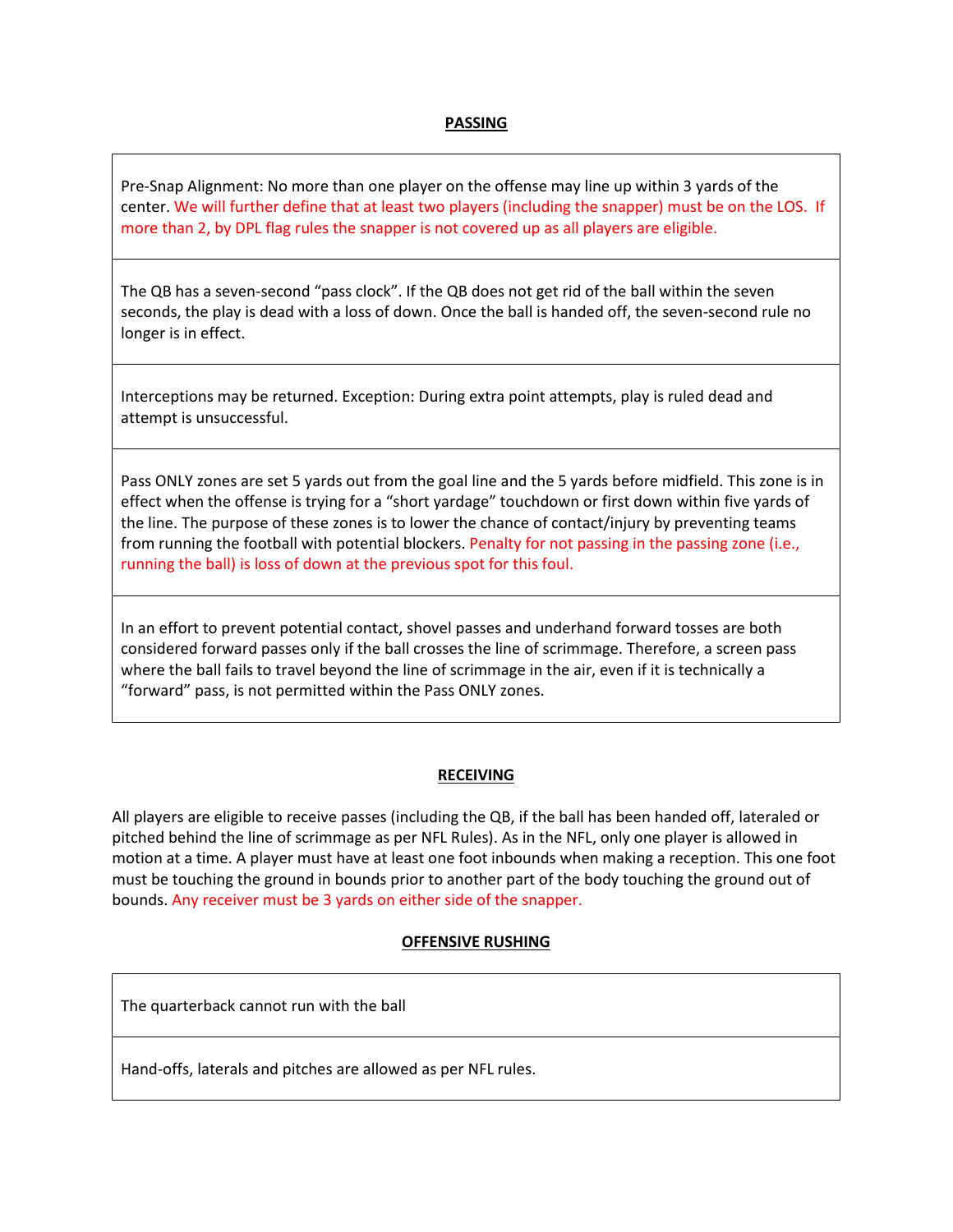"Center sneaks" are not permitted.

The player who takes the hand-off, lateral or pitch can throw the ball from behind the line of scrimmage.

If a player receives a hand-off, lateral, or pitch in the Pass ONLY zone, the player must throw the ball forward for it to follow the Pass ONLY rule.

A forward lateral or pass in the backfield is considered a running play. The ball must cross the line of scrimmage in the air to be considered a forward pass.

Once the ball has been handed off, lateraled or pitched, all defensive players are eligible to rush.

Spinning is allowed. Jumping is allowed.

No DIVING. Diving is an offense only foul. Diving for forward progress is a foul. Penalty is 5 yards from the spot AND loss of down. Defensive players may dive to intercept the ball or pull flags.

The ball is spotted where the ball is when the flag is pulled.

Player running with the ball must make an effort to avoid running through or initiating contact on the defensive player. Depending on the severity of the offense, an unsportsmanlike conduct penalty may be assessed.

#### **DEAD BALLS**

The play is ruled dead when…

Ball carrier's flag is pulled

Ball carrier steps out of bounds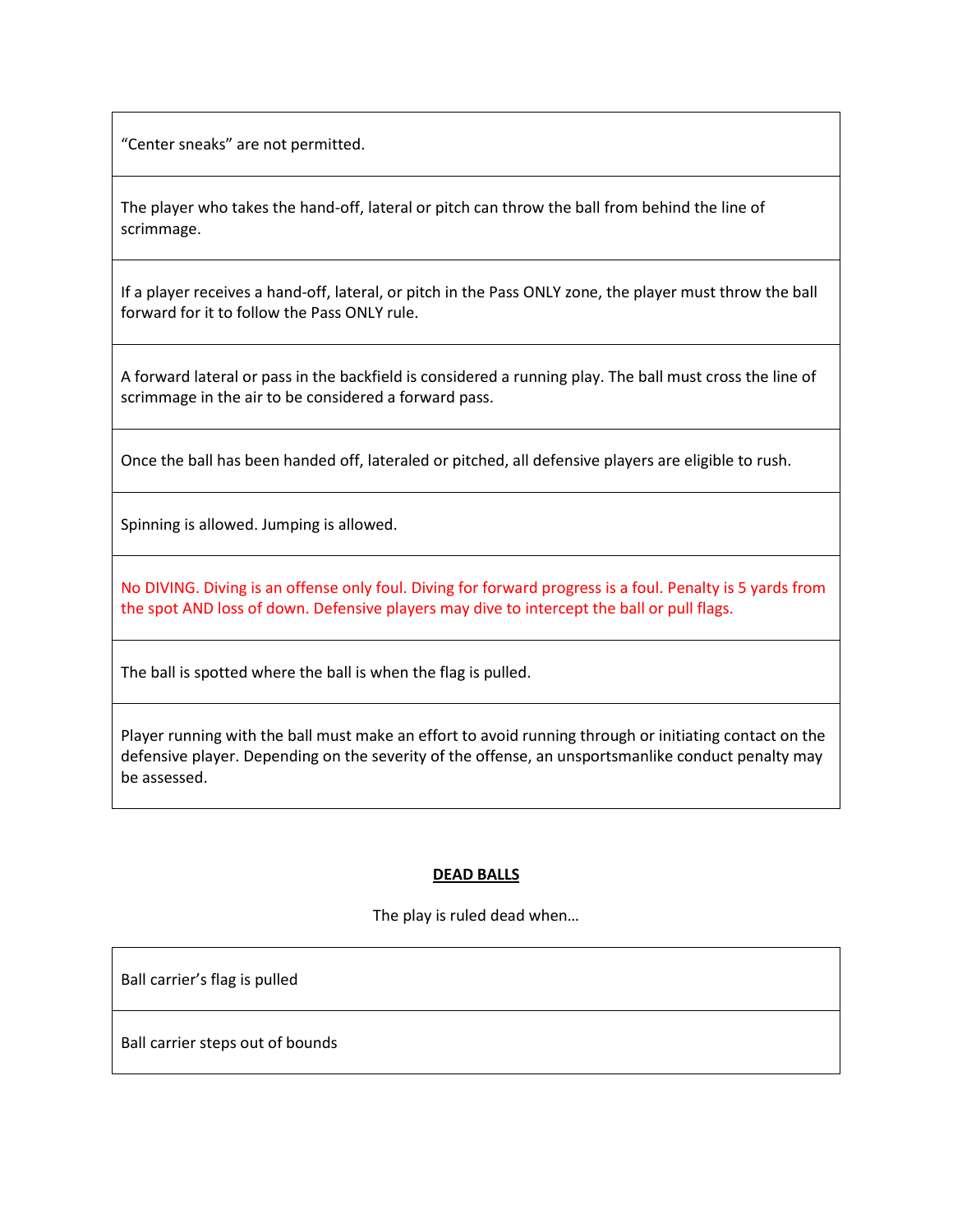Ball carrier's knee hits the ground

Touchdown or safety is scored

If the ball carrier's flag falls out without a defensive attempt, the play remains live until the point when a when the next defender is close enough to make a flag pull. Play is called dead at official's discretion.

Ball carrier's flags are NOT positioned at the hips (slide to the back making it difficult to pull). The referee shall determine when a defender is close enough to make a flag pull and spot the ball there.

The ball hits the ground as a result of a "fumble." However, if the ball hits the ground during the center/quarterback exchange (or snap), it is not ruled dead unless the quarterback is having difficulty picking up the ball as a defender approaches. On a fumbled snap, only the quarterback is eligible to pick up the ball.

## **RUSHING THE QUATERBACK**

All players who rush the QB must be a minimum of ten yards from the line of scrimmage (as marked by the referee) when the ball is snapped. Any number of players can rush the QB. Players not rushing the QB cannot cross the line of scrimmage until after the ball has left the quarterback's hands (via pass, handoff, lateral, etc.)

Once the ball leaves the quarterback's hands, the ten-yard rule no longer is in effect, and all defenders may go behind the line of scrimmage. Prior to the snap of the ball, the referee will designate ten yards from the line of scrimmage.

#### **PENALTIES**

All penalties will be called by the referee. The referees must make difficult judgement calls at times. Referees determine incidental contact that may result from normal run of play. Only the team captain may ask the referee questions about rule clarification and interpretations. Players cannot question judgment calls. Games cannot end on a defensive penalty, unless the offense declines it.

| <b>DEFENSIVE PENALTIES:</b> |                      |
|-----------------------------|----------------------|
| Offsides:                   | 5 yards, repeat down |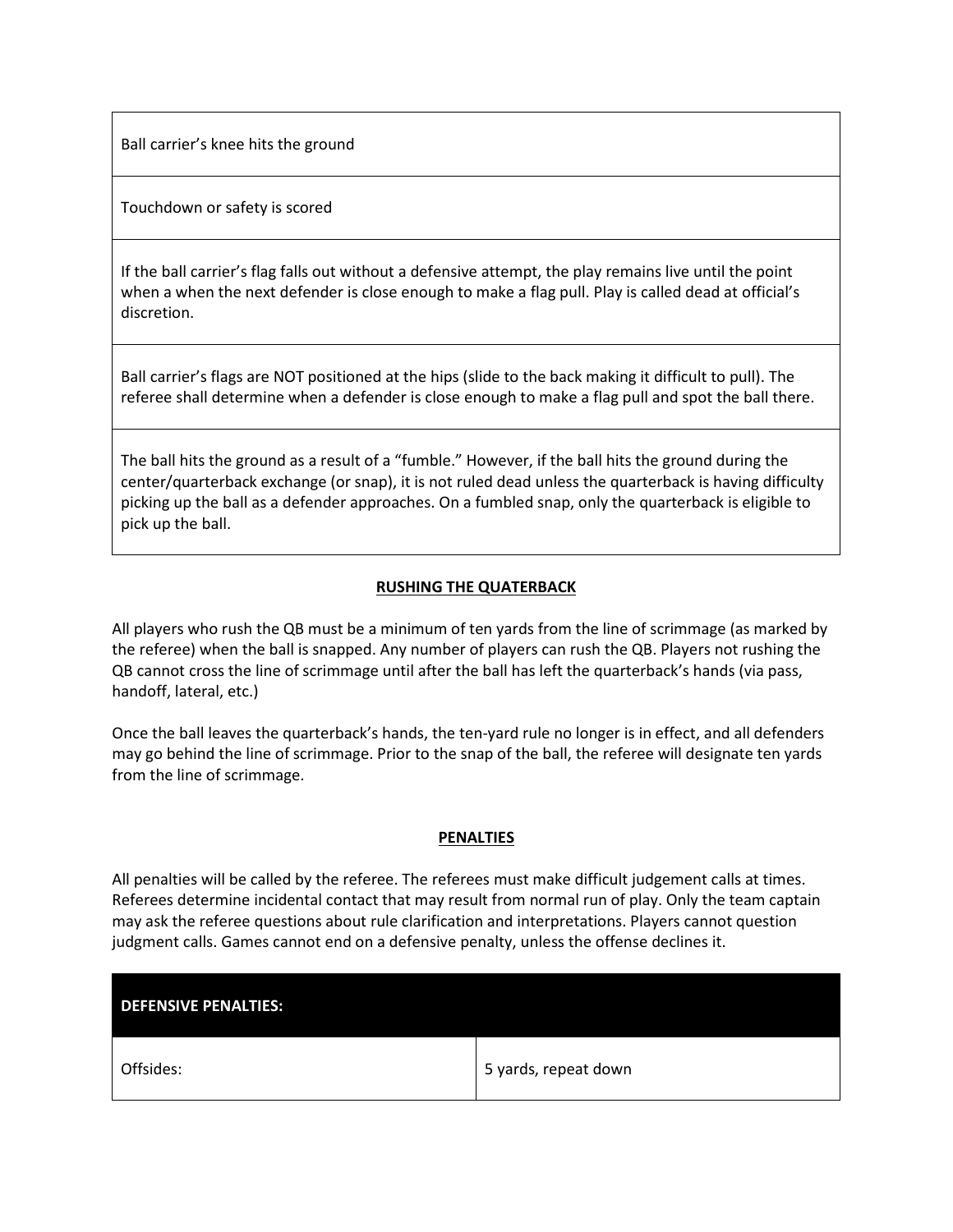| Pass Interference:                                                                      | 5 yards, repeat down                                                     |
|-----------------------------------------------------------------------------------------|--------------------------------------------------------------------------|
| Illegal Contact: (blocking, running into the QB,<br>etc.)                               | 5 yards, repeat down                                                     |
| Illegal Flag Pull: (pull flag before receiver has ball)                                 | 5 yards, repeat down                                                     |
| Illegal Rushing: (leaving early from 10-yard rush)<br>mark)                             | 5 yards, repeat down                                                     |
| Unsportsmanlike Conduct: (includes any contact<br>with the quarterback's throwing arm.) | 10 yards from spot of foul and automatic 1st<br>down (possible ejection) |

| <b>OFFENSIVE PENALTIES:</b>                                                          |                                                                                                                                                                              |
|--------------------------------------------------------------------------------------|------------------------------------------------------------------------------------------------------------------------------------------------------------------------------|
| Illegal Motion: (false start, more than one player<br>in motion)                     | 5 yards from previous spot and loss of down for<br>illegal motion. For False Start - 5 yards from<br>previous spot and loss of down AND a False Start<br>cannot be declined. |
| Illegal Forward Pass: (pass thrown from beyond<br>line of scrimmage)                 | Ball will be placed at previous spot and loss of<br>down                                                                                                                     |
| Offensive Pass Interference: (illegal pick play,<br>pushing off from/away defender)  | 5 yards from previous spot and loss of down                                                                                                                                  |
| Flag Guarding:                                                                       | 5 yards from the spot of the foul and loss of<br>down                                                                                                                        |
| Blocking/Shielding: (offensive player intentionally<br>blocks or shields a defender) | 5 yards from the spot of the foul and loss of<br>down                                                                                                                        |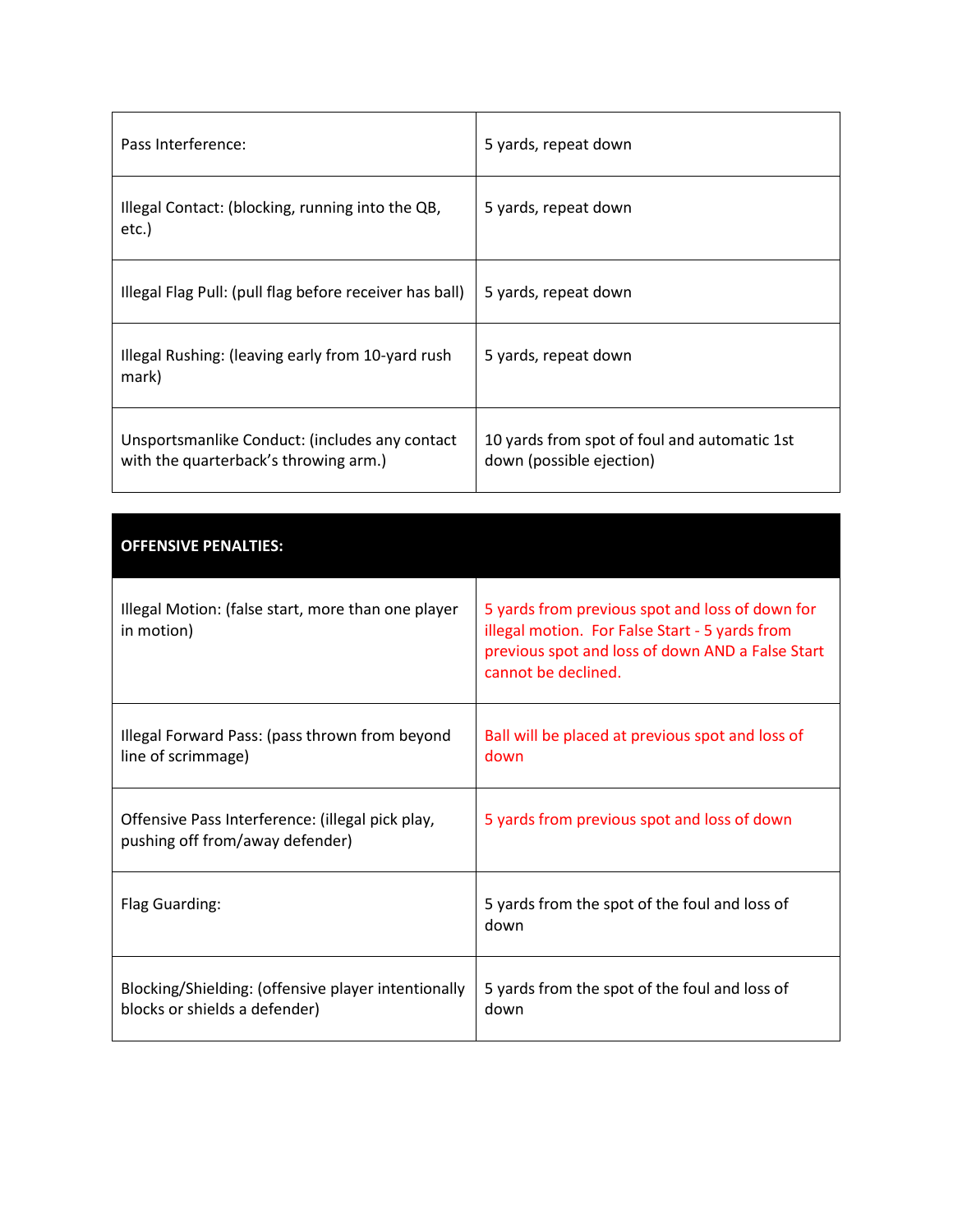| Charging: (not making an attempt to avoid the<br>defender, thus causing contact) | 5 yards from the spot of the foul and loss of<br>down                                                                                    |
|----------------------------------------------------------------------------------|------------------------------------------------------------------------------------------------------------------------------------------|
| Delay of Game:                                                                   | Clock stops, 5 yards and repeat down. If it<br>happens two times in a row, it will result in an<br>additional 5 yards and a loss of down |
| Unsportsmanlike Conduct:                                                         | 10 yards from line of scrimmage/loss of<br>down/possible ejection                                                                        |
| Pass Clock Violation: (QB not getting rid of ball in<br>7 seconds)               | Ball will be placed at previous spot and loss of<br>down                                                                                 |
| <b>Diving</b>                                                                    | Penalty is 5 yards from the spot AND loss of down                                                                                        |

# **SPORTSMANSHIP**

If the field Referee or Commissioner witnesses any acts of tackling, elbowing, cheap shots, blocking or ANY unsportsmanlike act, the game will be stopped, and the player/coach or fan may be ejected from the game.

# **\*\*FOUL PLAY OR UNSPORTSMANLIKE CONDUCT BY ANYONE WILL NOT BE TOLERATED!!\*\***

Officials have the right to determine what constitutes offensive language. Offensive language towards officials, opposing players, teams or spectators is not acceptable in this league. If this occurs, the referee may give one warning and if it continues, the player(s), coach(es) and/or fan(s) will be subject to ejection from the field and premises. The game will not continue until the ejected party has left the premises. If they do not leave, the referee will forfeit the game immediately and award the Win to the opposing team.

Anyone ejected from a game (player, coach, fan), for any reason, will not be allowed on the premises for the next game. If they are ejected a 2nd time during the season, they will be banned from the remainder of the season and are subject to dismissal from the league. In such a scenario, NO REFUND will be issued.

# **STANDINGS**

Official league standings and playoff seedings are determined based on the following:

1. Win/Loss Winning PCT (All games except games labeled as non-conference games)